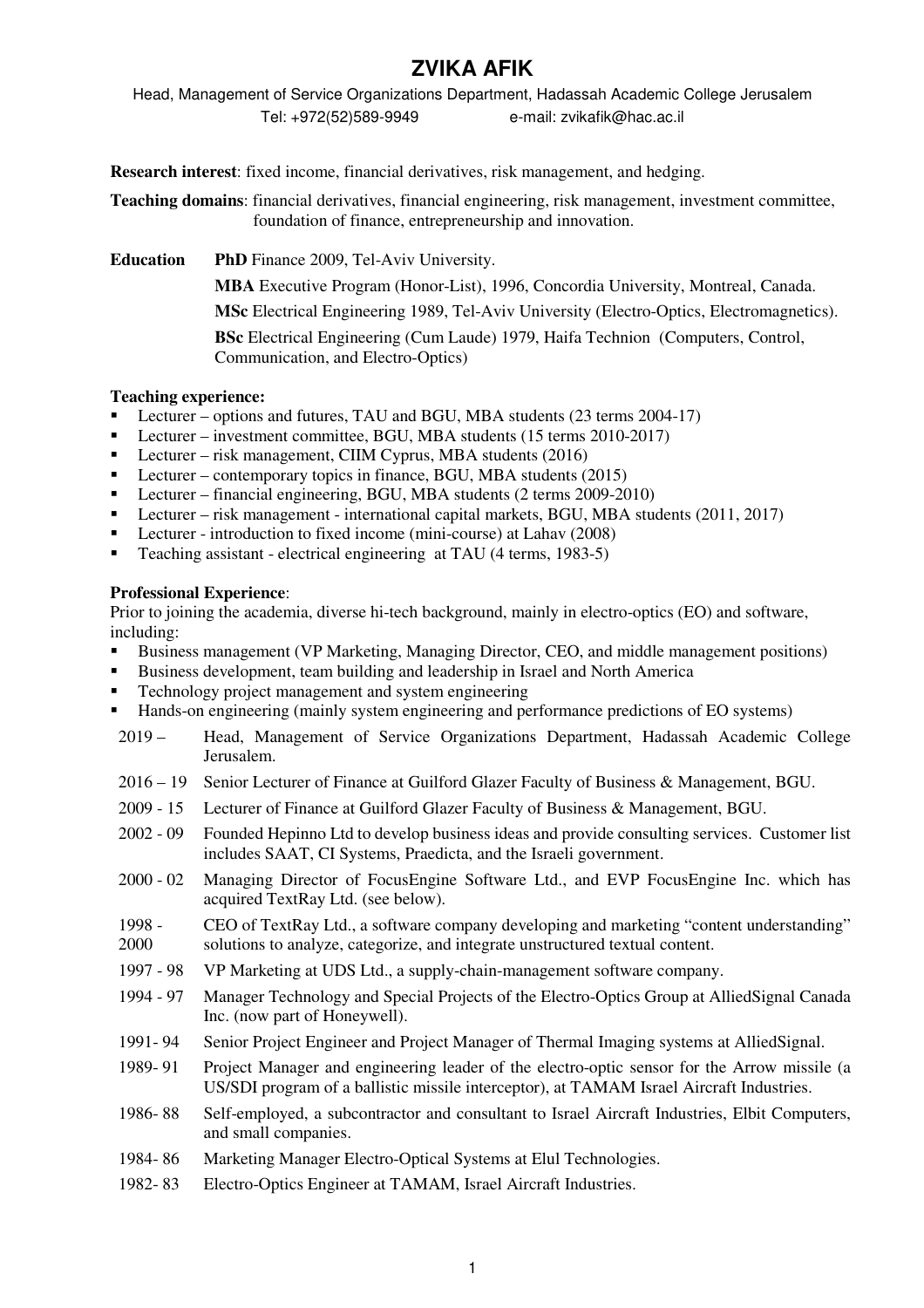#### **Academic research**

#### **Papers in refereed journals**:

- 1. The fusion of insurance and financial structured products a Monte Carlo valuation, with Rami Yosef, *Insurance Markets and Companies: Analyses and Actuarial Computations*, 2013, Vol. 4, No. 1, 30-38.
- 2. There's no smoke without fire: Equity returns response to indictment filing, with Yaron Lahav and Zoya Ochakovski, *International Journal of Economics and Finance*, 2014, Vol. 6, No. 7, July issue.
- 3. The (Un)Informative Value of Credit Rating Announcements in Small Markets, with Itai Feinstein and Koresh Galil, *Journal of Financial Stability*, 2014, 14, 66-80.
- 4. Practical Valuation of Options on Durable Goods, *Journal of Derivatives*, 2015, Vol. 22, No. 3, 95– 105.
- 5. A better 'autopilot' than sell-in-May? 40 years in the U.S. market, with Yaron Lahav, *Journal of Asset Management*, 2015, Vol. 16, No. 1, 41-51.
- 6. Don't put all your eggs in one (time) basket, *Financial Markets and Portfolio Management,* 2015, Vol. 29, No. 3, 251-269.
- 7. The effect of "reverse" dual-listing on stock liquidity, with Galla Salganik, Victoria Sher, and Rami Yosef, *International Research Journal of Finance and Economics*, 2015, Issue 131, 70-79.
- 8. Thinking Near and Far: Modeling the Formation of Traders' Beliefs in Asset Markets using Experimental Data, with Yaron Lahav, *Journal of Behavioral and Experimental Economics*, 2015, 57, 73-80.
- 9. Risk Transfer Valuation in Advance Pricing Agreements between Multinational Enterprises and Tax Authorities, with Yaron Lahav, *Journal of Accounting, Auditing and Finance*, 2016, Vol. 31, No. 2, 203–211.
- 10. The inverse of a terror event? Stock market response evidence, with Yaron Lahav and Lior Mendelzweig, *Studies in Economics and Finance*, 2016, 33(1), 91-105.
- 11. Using Merton model for default prediction: an empirical assessment of selected alternatives, with Koresh Galil and Ohad Arad, *Journal of Empirical Finance*, 2016, Issue 35, 43-67.
- 12. You can do better than 'sell in May'. It is not Halloween, it is Passover and Hanukah, with Yaron Lahav, Efi Sayar, and Rami Yosef, *International Journal of Economics and Finance*, 2016, 8(10), 121-129.
- 13. Options as a Marketing Tool: Pricing a Promotional Scheme for a Product with a Secondary Market, with Oded Lowengart and Rami Yosef, *Managerial and Decision Economics*, 2017, 38, 19–36.
- 14. Practical Valuation of Risk Transfer in Advance Pricing Agreements, with Yaron Lahav, *Journal of Tax Administration*, 2018, 4(1), 38-54.
- 15. Philanthropic foundations payout and multiyear grants: Between giving today and giving tomorrow, with Hagai Katz and Arie Levy, *Journal of Wealth Management*, 2018, spring.
- 16. Assessment of rapid growth ventures, an extension of Schwartz & Moon model, with Eran Zwilling, *Managerial and Decision Economics*, 2018, 39 (1), 107-114.
- 17. Duration and globalization, with Gady Jacoby, Zvi Wiener, *The Journal of Fixed Income*, 2018, 28 (2) 31-43.
- 18. Labor Conflicts and Firm Value an Event Study Analysis on Israeli Companies, with Roi Haim, Yaron Lahav, *Finance Research Letters*, 2018 (on-line).
- 19. Reconsidering minimal foundation payout under a 'new normal': a Monte Carlo simulation study, with Hagai Katz, *Journal of Policy Modeling*, 2019, 41 (2), 219-233.
- 20. The make-whole and Canada-call provisions: A Case of Cross-Country Spillover of Financial Innovation, with Gady Jacoby, David Stangeland, Zhenyu Wu, *The Journal of International Financial Markets, Institutions & Money*, 2019 (on-line).